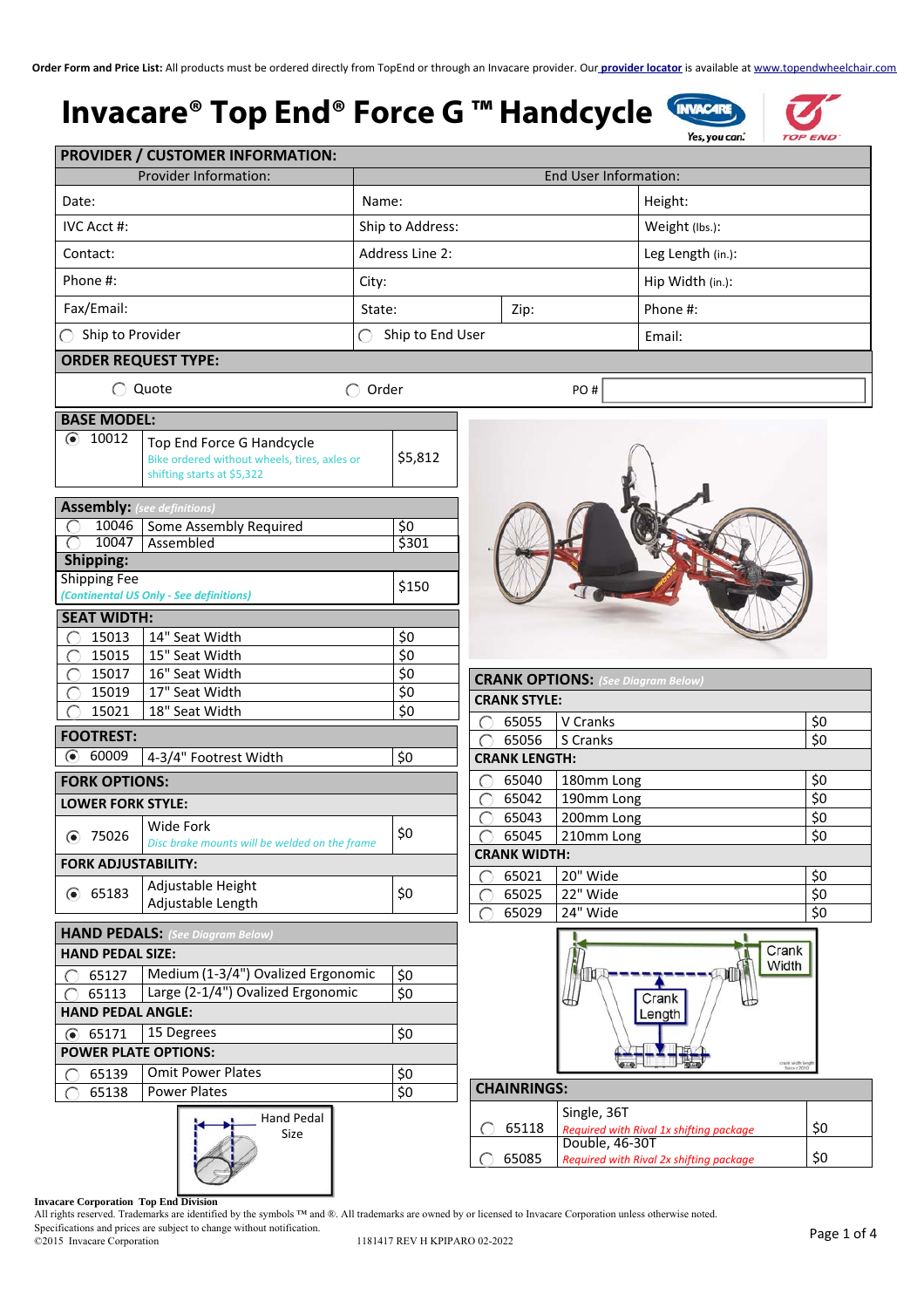## **Invacare® Top End® Force G ™ Han**

| adcycle <sup>C</sup> |  |
|----------------------|--|
|----------------------|--|





| <b>CAMBER ANGLE:</b>                                                      |                                                                    |                    |  |  |  |  |
|---------------------------------------------------------------------------|--------------------------------------------------------------------|--------------------|--|--|--|--|
| 45004<br>(●)                                                              | 9 Degree Camber                                                    | \$0                |  |  |  |  |
|                                                                           |                                                                    |                    |  |  |  |  |
|                                                                           | <b>WHEELBASE:</b> (Front to Rear Axle) (See Definitions)           |                    |  |  |  |  |
| 75019                                                                     | Extended                                                           | \$0                |  |  |  |  |
| <b>WHEEL SETS:</b>                                                        | (See Definitions: Includes Front and Rear Wheels, Tires and Tubes) |                    |  |  |  |  |
| <b>WHEEL SET SIZE:</b>                                                    |                                                                    |                    |  |  |  |  |
| 50170                                                                     | 26" Front and Rear Wheels                                          | \$0                |  |  |  |  |
| <b>WHEEL SET TYPE:</b>                                                    |                                                                    |                    |  |  |  |  |
| 50183                                                                     | Omit Wheels & Axles, Build for 26"                                 | -\$250<br>(credit) |  |  |  |  |
| High Performance, 26" Front<br>50173<br>\$0<br>High Performance, 26" Rear |                                                                    |                    |  |  |  |  |
| 50174                                                                     | Corima Aero Carbon, 26" Front<br>Corima Aero Carbon, 26" Rear      | \$3,130            |  |  |  |  |
|                                                                           |                                                                    |                    |  |  |  |  |

| <b>BRAKING:</b> (see definitions) (see exclusions) |       |
|----------------------------------------------------|-------|
| 65084 Rim Brakes, Tektro                           |       |
| 65082   Front Disk Brake                           | \$361 |

|  |       | <b>SHIFTING PACKAGES:</b> (See Definitions)                                                                                                                                                                                                           |                     |
|--|-------|-------------------------------------------------------------------------------------------------------------------------------------------------------------------------------------------------------------------------------------------------------|---------------------|
|  | 65224 | <b>Omit All Shifting Components</b>                                                                                                                                                                                                                   | $-5240$<br>(credit) |
|  | 65094 | SRAM Rival 1x Trigger Shifting Package<br>Shifter & brake mounted on right pedal only<br>SRAM S-700 Shifter<br>SRAM Rival cassette derailleur<br><b>Avid Brake Lever</b><br>11-42T 11 speed Cassette                                                  | \$0                 |
|  | 65095 | SRAM Rival 2x Trigger Shifting Package<br>Shifter & brake mounted on right pedal only<br>SRAM S-700 Shifter (wheel & cassette)<br>SRAM Rival cassette derailleur<br>Avid Brake Lever<br>11-36T 11 speed cassette<br>Cable Driven chainring derailleur | \$0                 |

| Shifting Package TE65094: Single, 36T with 11-42T Cassette |  |
|------------------------------------------------------------|--|
|                                                            |  |

|                  | Cadence (Pedal RPM) |      |      |      |      |  |
|------------------|---------------------|------|------|------|------|--|
|                  | Cassette            | 70   | 80   | 90   | 100  |  |
| High Speed (MPH) | 36x11               | 16.5 | 18.9 | 21.3 | 23.6 |  |
| Low Speed (MPH)  | 36x421              | 4.35 |      | 5.6  | 6.   |  |

|                  | Shifting Package TE65095: Double, 46-30T with 11-36T Cassette |                     |       |       |       |  |  |  |
|------------------|---------------------------------------------------------------|---------------------|-------|-------|-------|--|--|--|
|                  |                                                               | Cadence (Pedal RPM) |       |       |       |  |  |  |
|                  | Cassette                                                      | 70                  | 80    | 90    | 100   |  |  |  |
| High Speed (MPH) | 46x11                                                         | 21.15               | 24.17 | 27.19 | 30.21 |  |  |  |
| Low Speed (MPH)  | 30x36                                                         | 4.2                 | 4.8   | 5.4   | 6     |  |  |  |

| <b>ACCESSORIES:</b>         |                                                   |                               |                                                |                  |  |  |  |
|-----------------------------|---------------------------------------------------|-------------------------------|------------------------------------------------|------------------|--|--|--|
| <b>STANDARD:</b>            |                                                   |                               |                                                |                  |  |  |  |
| $\circledbullet$            | 25067                                             | <b>Drafting Bumper</b>        |                                                | $\overline{\xi}$ |  |  |  |
| $\odot$                     | 25072                                             |                               | Chain Guard (half-moon, composite)             | $\overline{\xi}$ |  |  |  |
| ◉ 25061                     |                                                   | Safety Flag                   |                                                | \$0              |  |  |  |
| ● 25099                     |                                                   |                               | Mirror, Footrest Mounted                       | \$0              |  |  |  |
| <b>UPGRADABLE:</b>          |                                                   |                               |                                                |                  |  |  |  |
| <b>SAFETY:</b>              |                                                   |                               |                                                |                  |  |  |  |
| ∩                           | 25030                                             |                               | <b>Extra Steering Dampener</b>                 | \$18             |  |  |  |
| C                           | 25015                                             |                               | Safety Light, Front (White)                    | $\overline{$}18$ |  |  |  |
| C                           | 25016                                             | Safety Light, Rear (Red)      |                                                | \$18             |  |  |  |
|                             | 25029                                             |                               | <b>Tool and Tire Repair Kit</b>                | \$114            |  |  |  |
| <b>POSITIONING:</b>         |                                                   |                               |                                                |                  |  |  |  |
| ◯                           | 60016                                             | Leg Support, Amputee          |                                                | \$90             |  |  |  |
|                             | 25039                                             | Leg Guard (Tire/Chain)        |                                                | \$90             |  |  |  |
| <b>POSITIONING:</b>         |                                                   |                               |                                                |                  |  |  |  |
| $\subset$                   | 25001                                             | Click Strap, 8" Small         |                                                | \$90             |  |  |  |
| ⊂                           | 25002                                             |                               | Click Strap, 10" Medium                        | \$97             |  |  |  |
| ∩                           | 25003                                             | Click Strap, 12" Large        |                                                | \$109            |  |  |  |
|                             |                                                   | PERFORMANCE ENHANCEMENT:      |                                                |                  |  |  |  |
| $\bigcirc$                  | 25023                                             | <b>Crank Width Extensions</b> |                                                | \$24             |  |  |  |
|                             |                                                   |                               | (not installed) (+1.5" of crank width per set) |                  |  |  |  |
| $\subset$                   | 25024                                             |                               | Cordless Computer (speed, distance, etc.)      | \$120            |  |  |  |
|                             | 25022                                             |                               | <b>Wheel Alignment Gauge</b>                   | \$259            |  |  |  |
| <b>TRAINING:</b>            |                                                   |                               |                                                |                  |  |  |  |
| C                           | 25006                                             | Crutch Holder                 |                                                | \$181            |  |  |  |
| C                           | 25031                                             | <b>Wheel Bag</b>              |                                                | \$259            |  |  |  |
|                             | 25025                                             |                               | Tow Bar for Wheelchair                         | \$271            |  |  |  |
| $\overline{C}$              | 25036                                             |                               | <b>Indoor Stationary Roller</b>                | \$301            |  |  |  |
| $\overline{\bigcap}$        | 25037                                             |                               | Sportscrafter Mini Roller                      | \$421            |  |  |  |
| <b>HYDRATION:</b>           |                                                   |                               |                                                |                  |  |  |  |
|                             | 25021                                             | Water Bottle and Cage         |                                                | \$60             |  |  |  |
|                             | 25020                                             |                               | <b>Backpack Hydration System</b>               | \$157            |  |  |  |
| <b>APPAREL:</b>             |                                                   |                               |                                                |                  |  |  |  |
|                             | 25084                                             |                               | Lemon Yellow Top End T-Shirt                   | \$24             |  |  |  |
| ⊖                           | 25085                                             | Grey Top End T-Shirt          | \$24                                           |                  |  |  |  |
|                             | 25086<br>Grey Top End Racer Back Tank Top<br>\$24 |                               |                                                |                  |  |  |  |
|                             | Please select a size for your shirt selection:    |                               |                                                |                  |  |  |  |
| 25087<br><b>Extra Small</b> |                                                   |                               |                                                |                  |  |  |  |
|                             |                                                   | 25088                         | Small                                          |                  |  |  |  |
|                             |                                                   | 25089                         | Medium                                         |                  |  |  |  |
| 25090<br>Large              |                                                   |                               |                                                |                  |  |  |  |
|                             | 25091<br>Extra Large                              |                               |                                                |                  |  |  |  |
|                             |                                                   | 25092                         | <b>XX Large</b>                                |                  |  |  |  |
|                             |                                                   | 25093                         | <b>XXX Large</b>                               |                  |  |  |  |

**Invacare Corporation Top End Division** 

All rights reserved. Trademarks are identified by the symbols ™ and ®. All trademarks are owned by or licensed to Invacare Corporation unless otherwise noted. Specifications and prices are subject to change without notification. ©2015 Invacare Corporation 1181417 REV H KPIPARO 02-2022 Page 2 of 4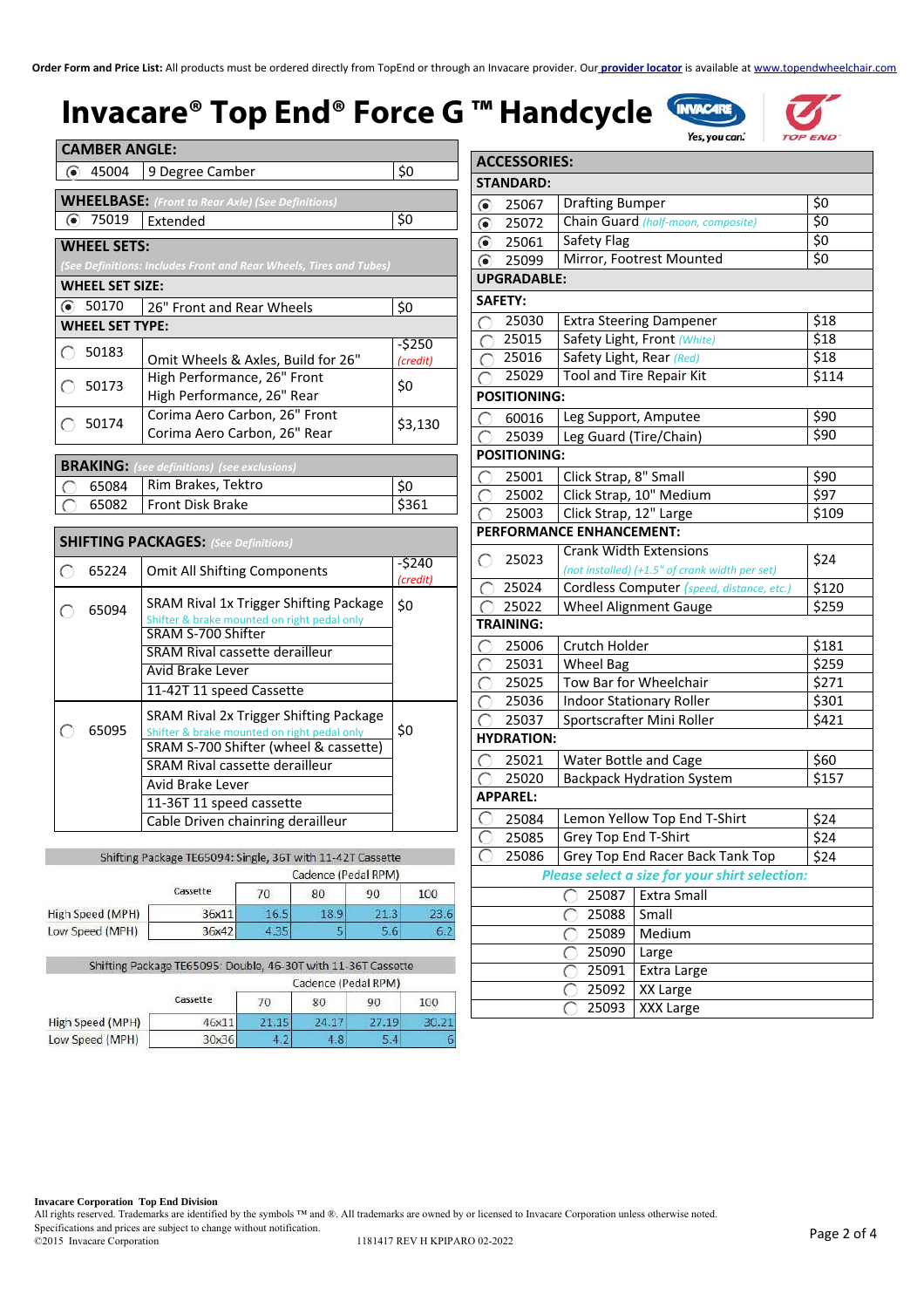### **Invacare® Top End® Force G ™ Handcycle**



**END** 

| <b>UPHOLSTERY:</b>      |                                 |     |  |  |  |  |
|-------------------------|---------------------------------|-----|--|--|--|--|
| <b>MATERIAL:</b>        |                                 |     |  |  |  |  |
| 30001                   | Nylon, Black Upholstery         | \$0 |  |  |  |  |
| <b>BACK UPHOLSTERY:</b> |                                 |     |  |  |  |  |
| 25064                   | <b>Back Cushion</b>             | \$0 |  |  |  |  |
| <b>SEAT UPHOLSTERY:</b> |                                 |     |  |  |  |  |
| 25063                   | <b>Seat Cushion</b>             | \$0 |  |  |  |  |
| 25060                   | Hook and Loop Positioning Strap | \$0 |  |  |  |  |

| <b>FRAME COLOR:</b> |       |              |                           |       |  |
|---------------------|-------|--------------|---------------------------|-------|--|
|                     | 55018 | <b>Black</b> | Wet Black                 | \$0   |  |
|                     | 55019 | <b>Black</b> | <b>Black Prism</b>        | \$0   |  |
|                     | 55017 | <b>Black</b> | <b>Stealth Black</b>      | \$0   |  |
|                     | 55010 | Blue         | Midnight Blue             | \$0   |  |
|                     | 55011 | Blue         | Royal Blue                | \$0   |  |
|                     | 55012 | Blue         | <b>Electric Blueberry</b> | \$0   |  |
|                     | 55023 | Gray         | <b>Stealth Grey</b>       | \$0   |  |
|                     | 55053 | Green        | Agriculture Green         | \$0   |  |
|                     | 55008 | Green        | Grasshopper Green         | \$0   |  |
|                     | 55054 | Green        | Neon Green                | \$0   |  |
|                     | 55006 | Orange       | <b>Sunkissed Orange</b>   | \$0   |  |
|                     | 55005 | Orange       | Simple Orange             | \$0   |  |
|                     | 55051 | Orange       | Neon Orange               | \$0   |  |
|                     | 55015 | Pink         | <b>Bubblegum Pink</b>     | \$0   |  |
|                     | 55057 | Pink         | Neon Pink                 | \$0   |  |
|                     | 55055 | Purple       | Lilac Purple              | \$0   |  |
|                     | 55001 | Red          | Simple Red                | \$0   |  |
|                     | 55002 | Red          | <b>Tangerine Red</b>      | \$0   |  |
|                     | 55003 | Red          | Raspberry Red             | \$0   |  |
|                     | 55050 | Red          | Neon Red                  | \$0   |  |
|                     | 55020 | Silver       | <b>Silver Metallic</b>    | \$0   |  |
|                     | 55016 | White        | <b>White Snow</b>         | \$0   |  |
|                     | 55007 | Yellow       | Safety Yellow             | \$0   |  |
|                     | 55052 | Yellow       | Neon Yellow               | \$0   |  |
|                     | 55066 | Raw          | <b>Buffed Aluminum</b>    | \$421 |  |

| <b>FORK COLOR:</b> |       |              |                                   |       |  |  |
|--------------------|-------|--------------|-----------------------------------|-------|--|--|
|                    |       |              | Same as Frame Color               |       |  |  |
| С                  |       |              | Not applicable with buffed frame, |       |  |  |
|                    | 55067 | N/A          | must select buffed fork           | \$0   |  |  |
| ⊂                  | 55041 | <b>Black</b> | <b>Wet Black</b>                  | \$120 |  |  |
|                    | 55042 | <b>Black</b> | <b>Black Prism</b>                | \$120 |  |  |
| C                  | 55040 | <b>Black</b> | <b>Stealth Black</b>              | \$120 |  |  |
| (                  | 55033 | Blue         | Midnight Blue                     | \$120 |  |  |
|                    | 55034 | Blue         | Royal Blue                        | \$120 |  |  |
| ⊖                  | 55035 | Blue         | <b>Electric Blueberry</b>         | \$120 |  |  |
|                    | 55046 | Gray         | <b>Stealth Grey</b>               | \$120 |  |  |
| ⊂                  | 55061 | Green        | Agriculture Green                 | \$120 |  |  |
|                    | 55031 | Green        | Grasshopper Green                 | \$120 |  |  |
|                    | 55062 | Green        | Neon Green                        | \$120 |  |  |
| C                  | 55029 | Orange       | <b>Sunkissed Orange</b>           | \$120 |  |  |
|                    | 55028 | $O$ range    | Simple Orange                     | \$120 |  |  |
| ◯                  | 55059 | Orange       | Neon Orange                       | \$120 |  |  |
|                    | 55038 | Pink         | <b>Bubblegum Pink</b>             | \$120 |  |  |
|                    | 55065 | Pink         | <b>Neon Pink</b>                  | \$120 |  |  |
| C                  | 55063 | Purple       | Lilac Purple                      | \$120 |  |  |
| C                  | 55024 | Red          | Simple Red                        | \$120 |  |  |
| C                  | 55025 | Red          | Tangerine Red                     | \$120 |  |  |
| ⊖                  | 55026 | Red          | Raspberry Red                     | \$120 |  |  |
|                    | 55058 | Red          | Neon Red                          | \$120 |  |  |
| ⊖                  | 55043 | Silver       | <b>Silver Metallic</b>            | \$120 |  |  |
|                    | 55039 | White        | <b>White Snow</b>                 | \$120 |  |  |
|                    | 55030 | Yellow       | Safety Yellow                     | \$120 |  |  |
| C                  | 55060 | Yellow       | Neon Yellow                       | \$120 |  |  |
|                    | 55044 | Raw          | <b>Buffed Aluminum</b>            | \$241 |  |  |

Note: All Special requests are subject to approval, additional charges, and additional lead time

| Special Request 1) |  |
|--------------------|--|
| Special Request 2) |  |
| Special Request 3) |  |
| Special Request 4) |  |
| Special Request 5) |  |

#### **Invacare Corporation Top End Division**

All rights reserved. Trademarks are identified by the symbols ™ and ®. All trademarks are owned by or licensed to Invacare Corporation unless otherwise noted.